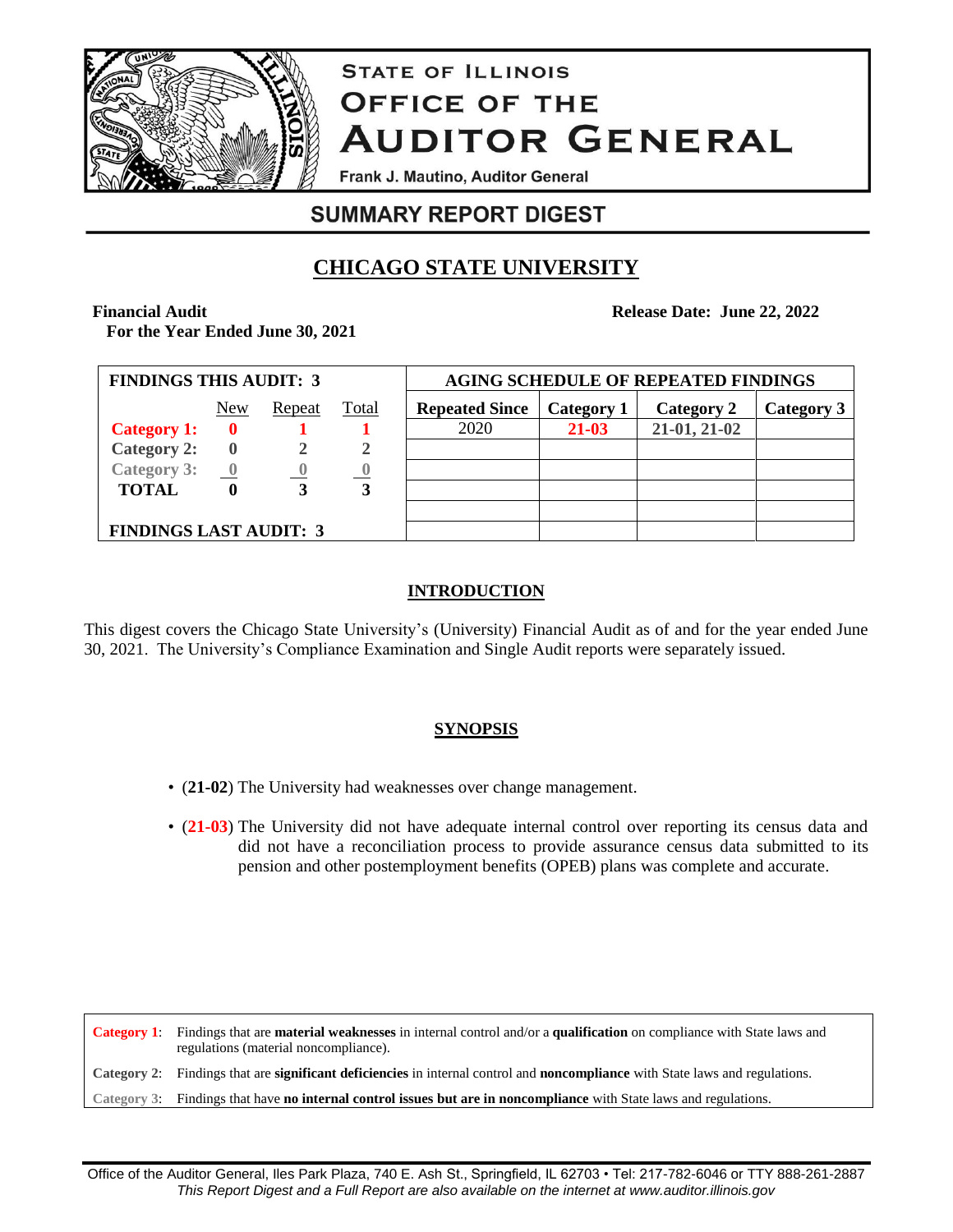#### **CHICAGO STATE UNIVERSITY FINANCIAL AUDIT**

**For the Year Ended June 30, 2021**

| REVENUES, EXPENSES, AND CHANGES IN NET POSITION          | 2021              | 2020                                     |  |  |  |  |
|----------------------------------------------------------|-------------------|------------------------------------------|--|--|--|--|
| <b>Operating Revenues</b>                                |                   |                                          |  |  |  |  |
|                                                          | \$<br>13,954,633  | \$<br>17,178,673                         |  |  |  |  |
|                                                          | 4,729,433         | 5,746,554                                |  |  |  |  |
|                                                          | 188,435           | 284,370                                  |  |  |  |  |
|                                                          | 1,158,148         | 274,763                                  |  |  |  |  |
|                                                          | 4,677,739         | 6,721,419                                |  |  |  |  |
|                                                          | 41,589            | 2,266                                    |  |  |  |  |
|                                                          | 24,749,977        | 30,208,045                               |  |  |  |  |
| <b>Operating Expenses</b>                                |                   |                                          |  |  |  |  |
|                                                          | 51,280,162        | 40,959,420                               |  |  |  |  |
|                                                          | 1,178,821         | 1,054,292                                |  |  |  |  |
|                                                          | 2,601,915         | 2,662,727                                |  |  |  |  |
|                                                          | 8,257,315         | 7,421,386                                |  |  |  |  |
|                                                          | 6,050,616         | 5,537,490                                |  |  |  |  |
|                                                          | 18,737,774        | 16,471,976                               |  |  |  |  |
|                                                          | 16,264,456        | 14,427,390                               |  |  |  |  |
|                                                          | 4,672,719         | 5,132,643                                |  |  |  |  |
|                                                          | 6,859,957         | 7,215,500                                |  |  |  |  |
|                                                          | 9,852,620         | 9,200,711                                |  |  |  |  |
|                                                          | 125,756,355       | 110,083,535                              |  |  |  |  |
|                                                          | (101,006,378)     | (79,875,490)                             |  |  |  |  |
| Nonoperating Revenues (Expenses)                         |                   |                                          |  |  |  |  |
|                                                          | 38,325,900        | 36,926,151                               |  |  |  |  |
|                                                          | 39,139,746        | 21,591,918                               |  |  |  |  |
|                                                          | 7,343,000         | 5,645,000                                |  |  |  |  |
|                                                          | 15,961,592        | 11,850,708                               |  |  |  |  |
|                                                          | 33,156            | 321,397                                  |  |  |  |  |
|                                                          | (293, 816)        | (375, 849)                               |  |  |  |  |
|                                                          | 2,681,041         | 903,862                                  |  |  |  |  |
|                                                          | 2,184,241         | (3,012,303)                              |  |  |  |  |
| Net position, beginning of year (as previously reported) | 143,624,753       | 145,987,165                              |  |  |  |  |
|                                                          | 5,534,631         | 649,891                                  |  |  |  |  |
|                                                          | 149,159,384       | 146,637,056                              |  |  |  |  |
|                                                          | \$<br>151,343,625 | $\boldsymbol{\mathsf{S}}$<br>143,624,753 |  |  |  |  |
|                                                          |                   |                                          |  |  |  |  |
| <b>STATEMENT OF NET POSITION</b>                         | 2021              | 2020                                     |  |  |  |  |
|                                                          | \$<br>23,079,484  | \$<br>23,481,972                         |  |  |  |  |
|                                                          | 2,135,046         | 6,200,276                                |  |  |  |  |
|                                                          | 139,388,569       | 140,851,797                              |  |  |  |  |
|                                                          | 9,344,953         | 6,624,394                                |  |  |  |  |
|                                                          | 173,948,052       | 177,158,439                              |  |  |  |  |
| Deferred Outflows of Resources - Pension Contributions   | 496,619           | 523,495                                  |  |  |  |  |
|                                                          | 9,673,119         | 12,865,827                               |  |  |  |  |
|                                                          | 3,505,000         | 5,115,000                                |  |  |  |  |
|                                                          | 8,908,101         | 10,140,199                               |  |  |  |  |
|                                                          | 22,086,220        | 28, 121, 026                             |  |  |  |  |
|                                                          |                   |                                          |  |  |  |  |
|                                                          | 1,014,826         | 5,936,155                                |  |  |  |  |
|                                                          | \$<br>151,343,625 | \$<br>143,624,753                        |  |  |  |  |
| <b>UNIVERSITY PRESIDENT</b>                              |                   |                                          |  |  |  |  |
| During Audit Period: Ms. Zaldwaynaka Scott, Esq.         |                   |                                          |  |  |  |  |
|                                                          |                   |                                          |  |  |  |  |

Currently: Ms. Zaldwaynaka Scott, Esq.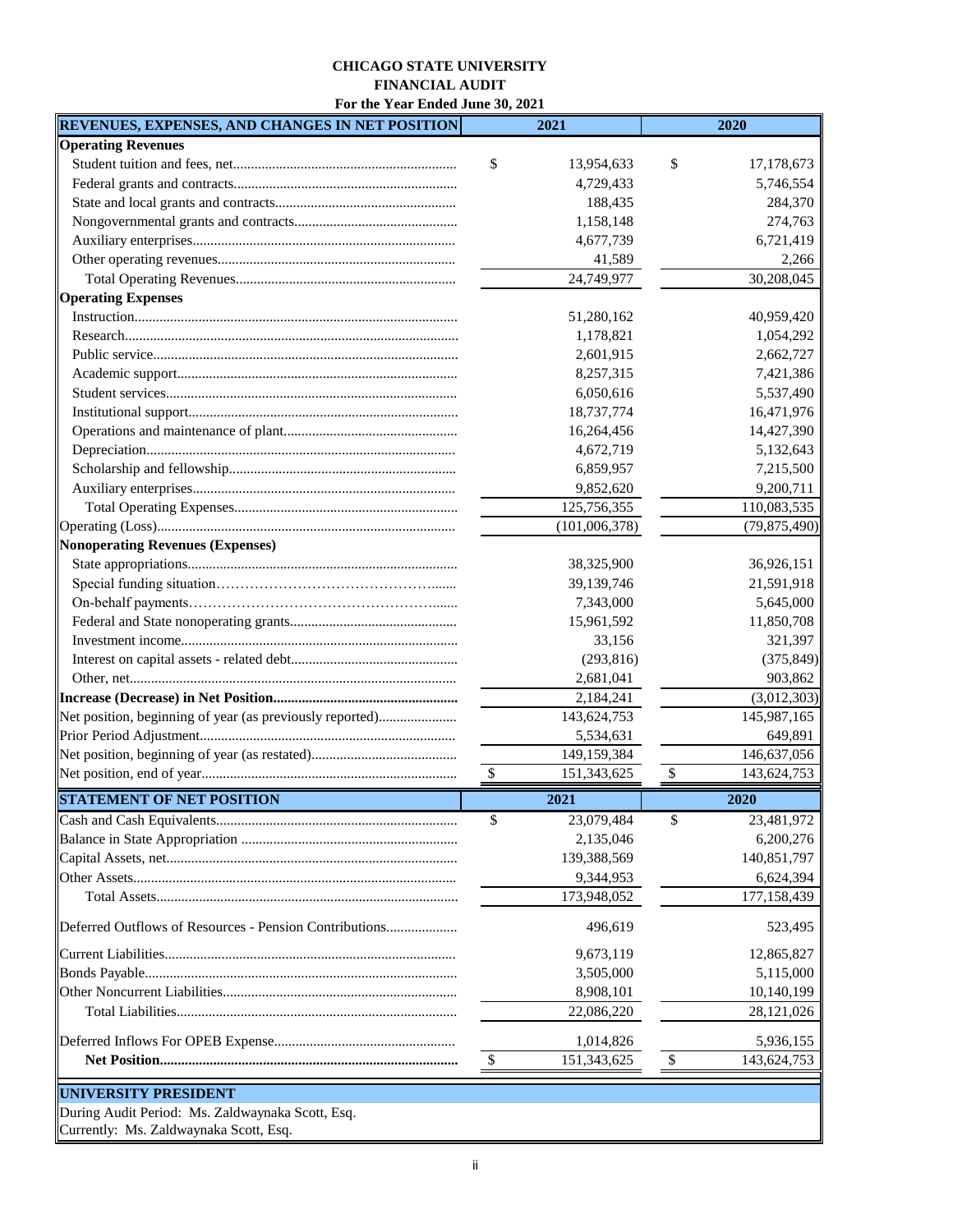#### **FINDINGS, CONCLUSIONS, AND RECOMMENDATIONS**

#### **CHANGE CONTROL WEAKNESSES**

The University had weaknesses over change management.

We tested a sample of seven program changes made to the University's Enterprise Application Software, noting:

#### **Changes developed without change requests and approvals**

**Inadequate segregation of duties**

**Changes deployed to production without user testing and approvals**

- Seven changes (100%) did not have a change request documented.
- Seven changes (100%) did not have evidence of approval prior to the development of the change.
- Seven changes (100%) were developed and deployed to the production environment by the same individual without maintaining adequate segregation of duties.
- Four changes (57%) did not have evidence of user acceptance testing and approval prior to deployment of the changes to the production environment. (Finding 2, pages 68-69)

We recommended the University comply with its Change Management Process, including the completion of Request for Change forms, approval of changes prior to development, and testing and approval of changes prior to implementation to production. In addition, we recommended adequate segregation of duties be observed to prevent the risk that unauthorized changes are moved to production.

**University officials agreed with our recommendation** University officials concurred with the recommendation.

#### **INADEQUATE INTERNAL CONTROLS OVER CENSUS DATA**

The University did not have adequate internal control over reporting its census data and did not have a reconciliation process to provide assurance census data submitted to its pension and other postemployment benefits (OPEB) plans was complete and accurate.

During testing, we noted the following:

• The University had not performed an initial complete reconciliation of its census data recorded by the State Universities Retirement System (SURS) to its internal records to establish a base year of complete and accurate census data.

**Initial complete reconciliation of its census data was not performed**